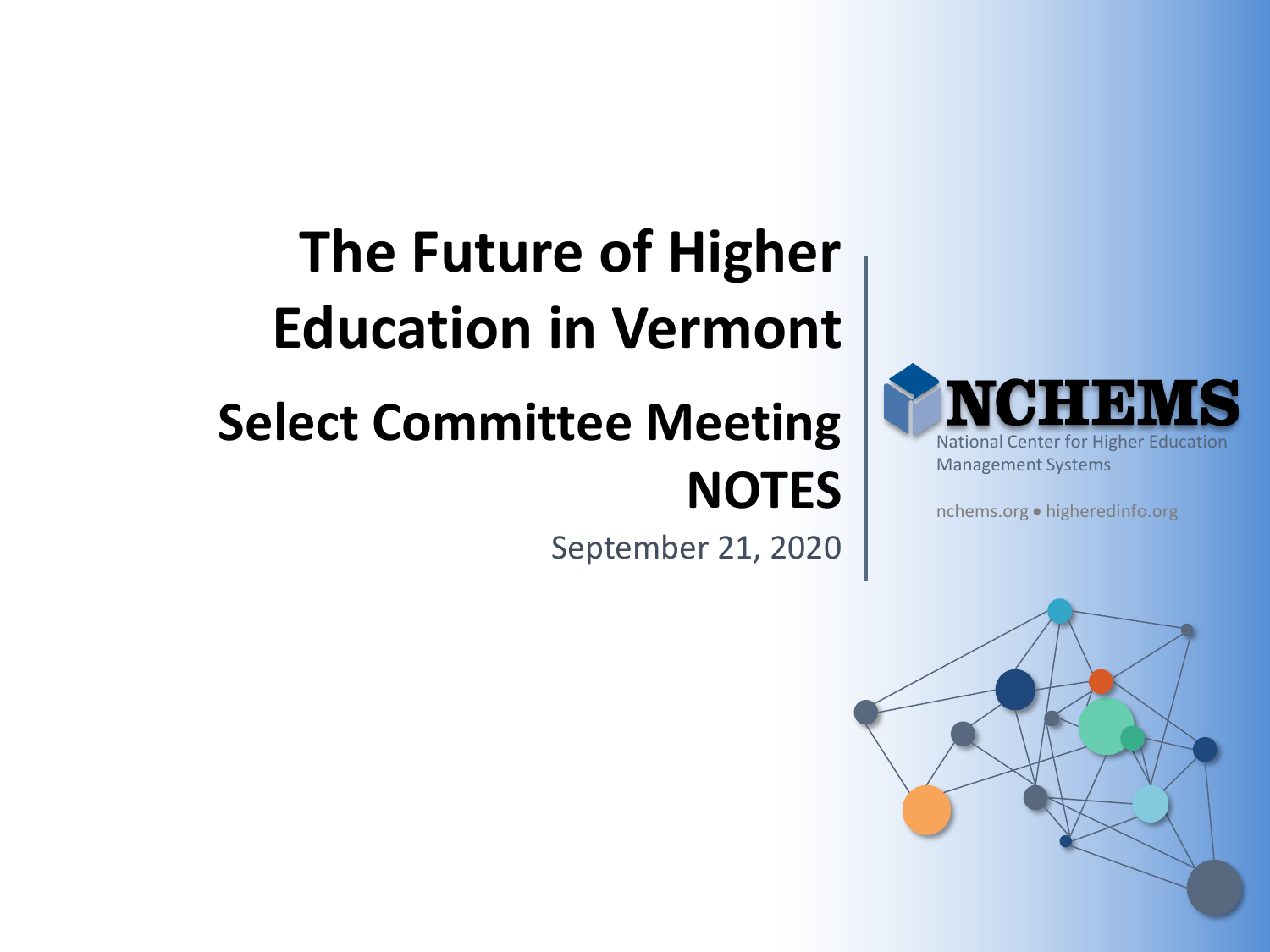- 2. In the interests of trying to assess the extent of a shared vision for postsecondary education in Vermont among Select Committee members, what are the two or three most important ways in which public postsecondary education should serve the state?
	- Make programs Accessible, (very) Affordable, and Workforce Relevant to students of all ages in all parts of the State—on-campus and via a robust online infrastructure
	- Create education, social, and economic opportunity for low income Vermonters
	- Increase rate of college participation
	- Integrate students into the state's workforce
	- Contribute to the economic and cultural vitality of the state
	- Attract and retain talent (especially among younger population)



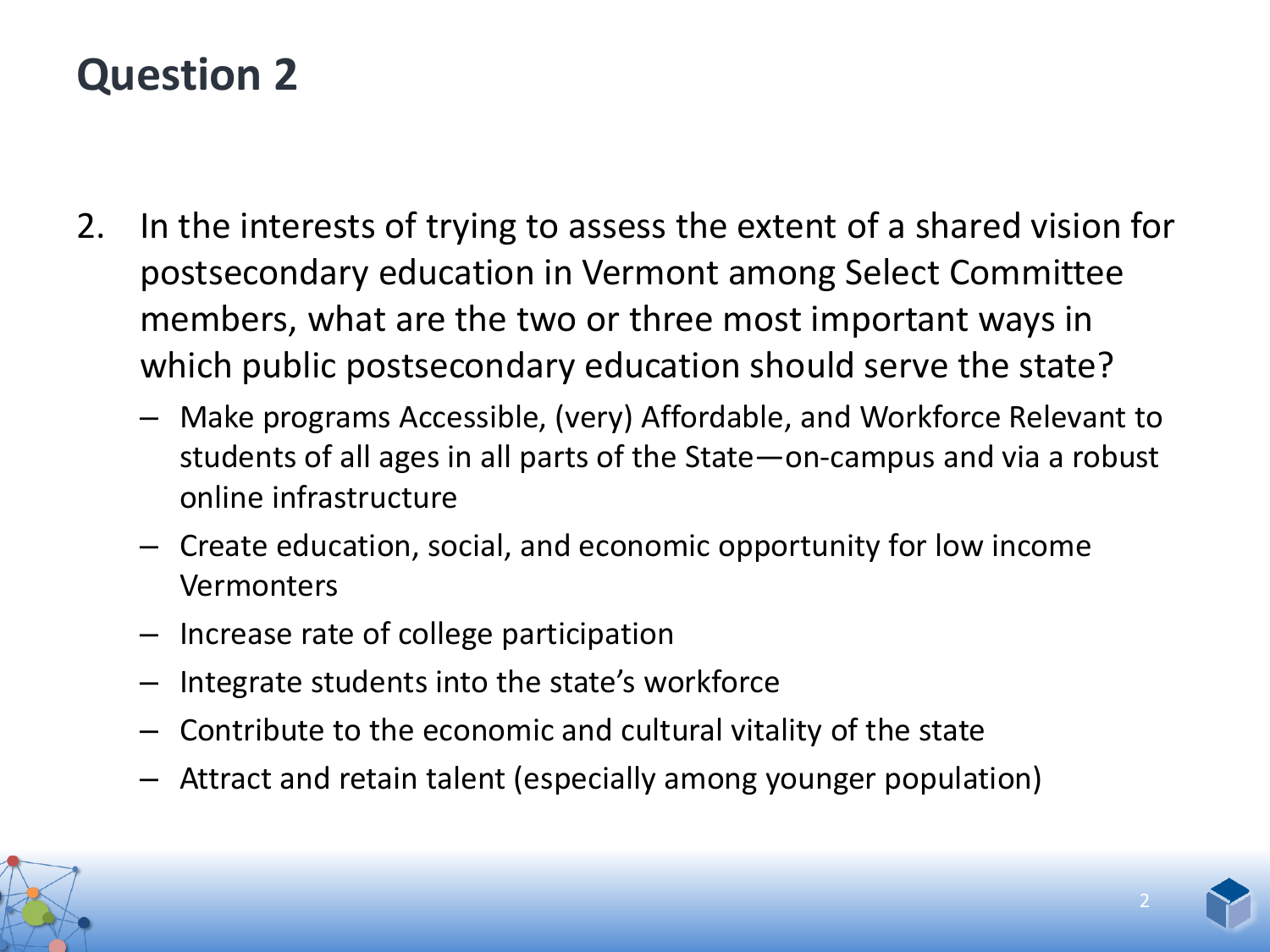## **Question 2: Additions as a result of 9/21 Select Committee Meeting**

Include success, not just access—students who enter PSE should depart with a credential of value

Reflect the importance of guided career pathways

Include a definition of Postsecondary Education

- -- Credentials included
- The range of individuals who can be considered PSE students
- Include displaced workers



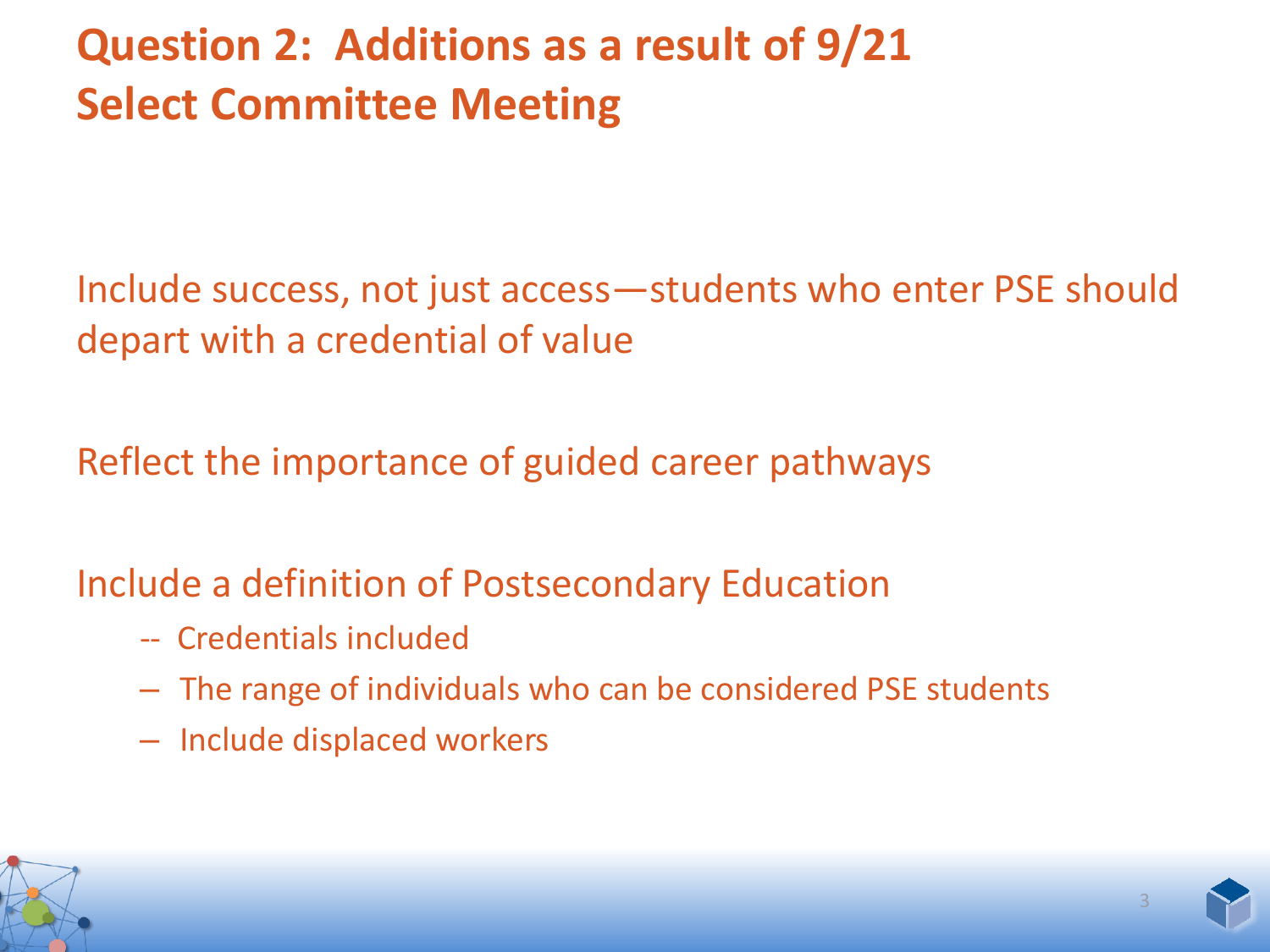- 3. What are the topics with which the Committee's report must deal believing that failure to do so would a) avoid the key questions or b) leave the Committee open to charges that it ducked the key questions?
	- Workforce relevance and strategies to integrate new workers (e.g., internships)
	- Address costs and funding/sustainability of VSC
	- Coordination of services—including linkages with PK-12
	- Innovative delivery (physical vs. virtual capacity), responsiveness
	- Nature of any consolidations/necessary structural changes; relationships between VSC and UVM
	- Address poor performance issues in terms of student success rates
	- Stem the tide of population loss
	- Affordability for students and taxpayers—a credible plan to bring tuition below the national average
	- Program accessibility for all students—physical campus in each corner of State
	- The urgency of change
	- Dedicated source of revenue from state



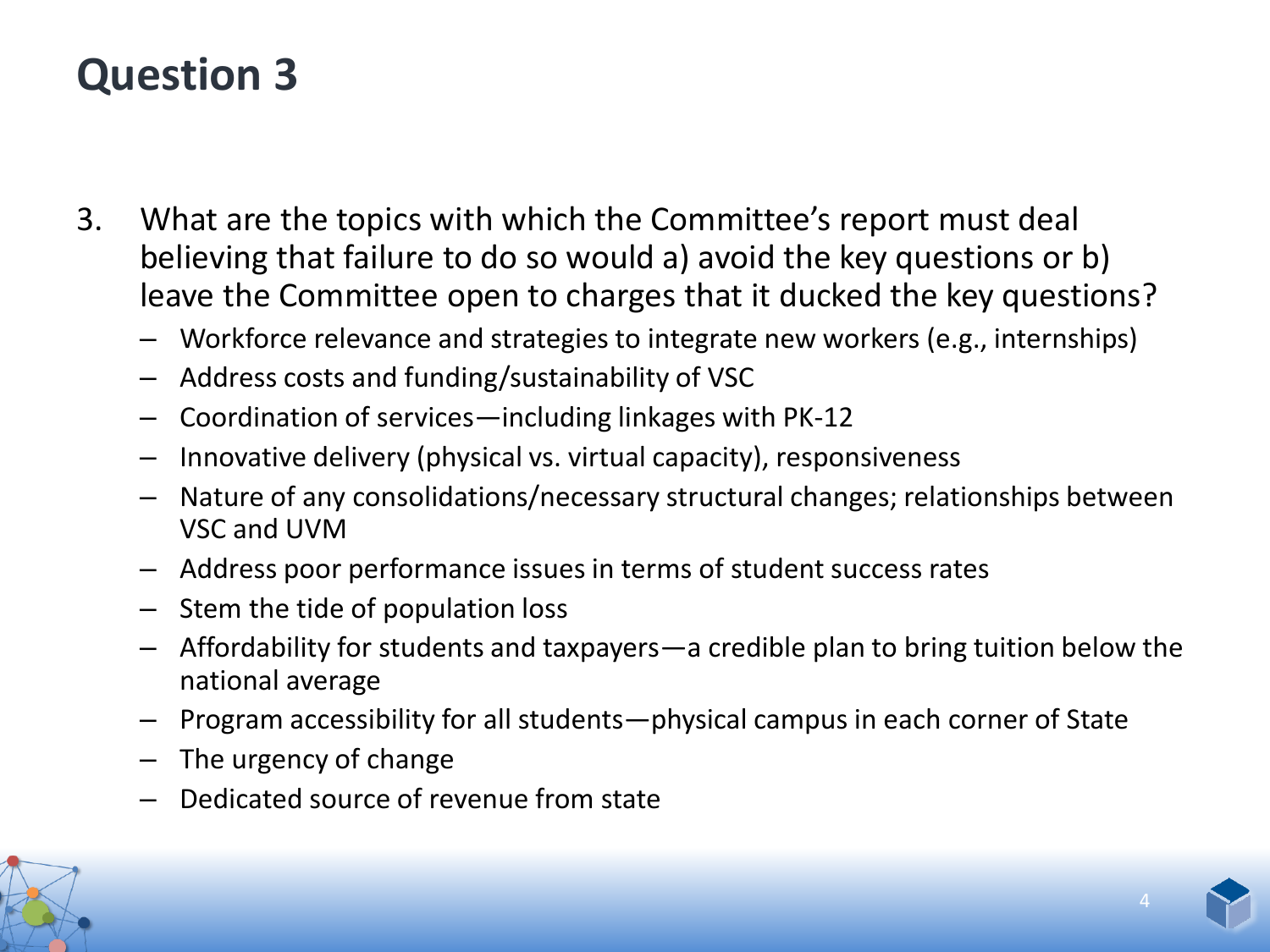# **Question 3: Additions as a Result of 9/21 Select Committee Meeting**

- Recognize that Vermont is a state of small employers. Redefine "internships" to include workplace-based learning opportunities consistent with that reality
- Ensure that linkages with PK-12 pay special attention to the development of foundational skills needed for college success
- Recognize that college is an option throughout life, not just as the next step for recent high school grads
- Make clear the value of PSE—not just the costs—to
	- Students
	- Community
	- Employers



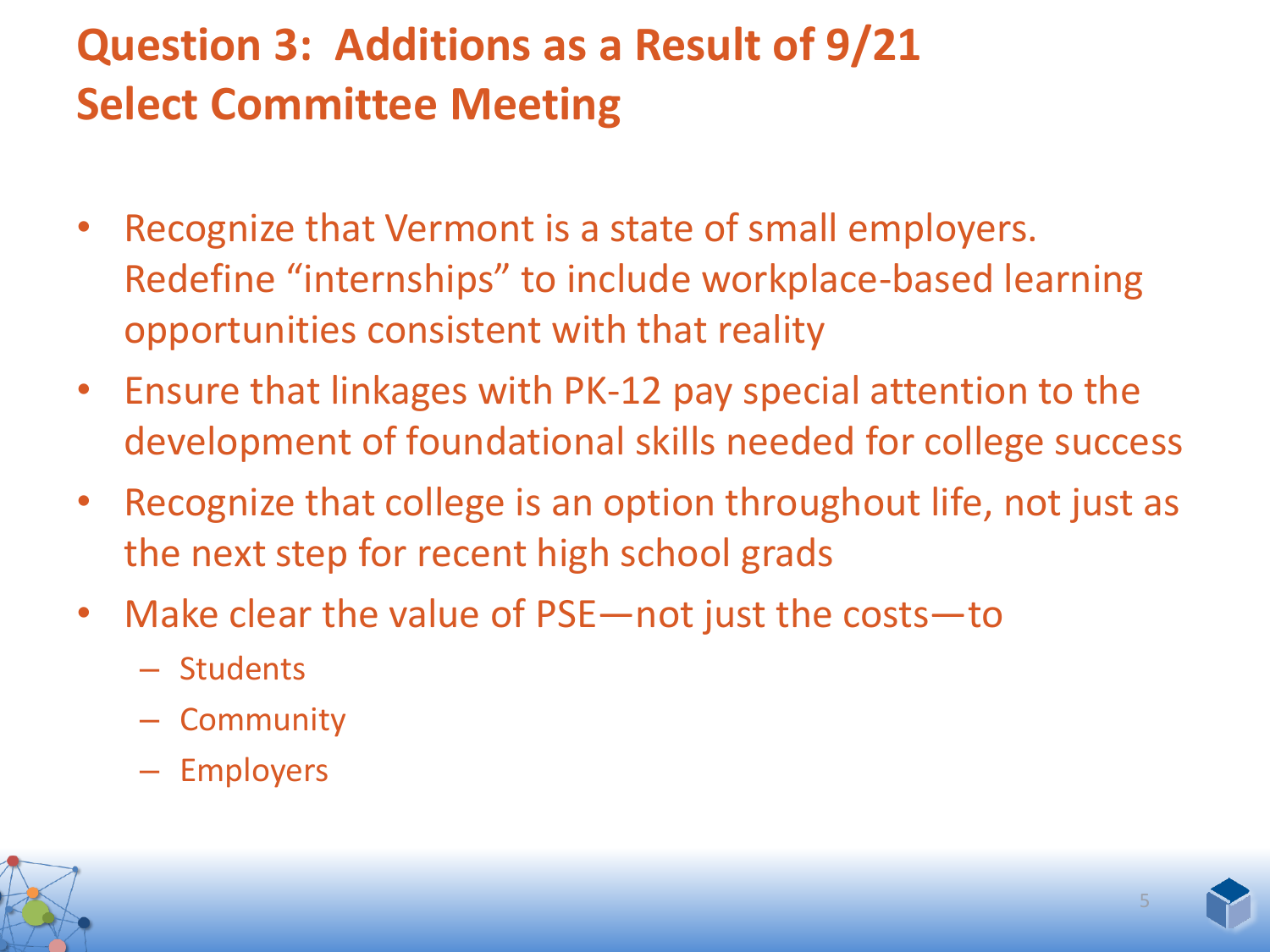- 4. Are there other, minor topics that, although they don't rise to the level of key issues, have been circulating for years and need to be addressed in order to a) clear the air for attention to the larger issues or b) have important stakeholders feel that the Committee had done its job?
	- Appointments of the right people to governing boards and leadership positions
	- Priority of funding higher education vs. other social services
	- Portability of VSAC aid
	- Duplication of programs
	- Role of early college programs and dual enrollment
	- Partnerships with companies to create synergies between programs and workforce needs.



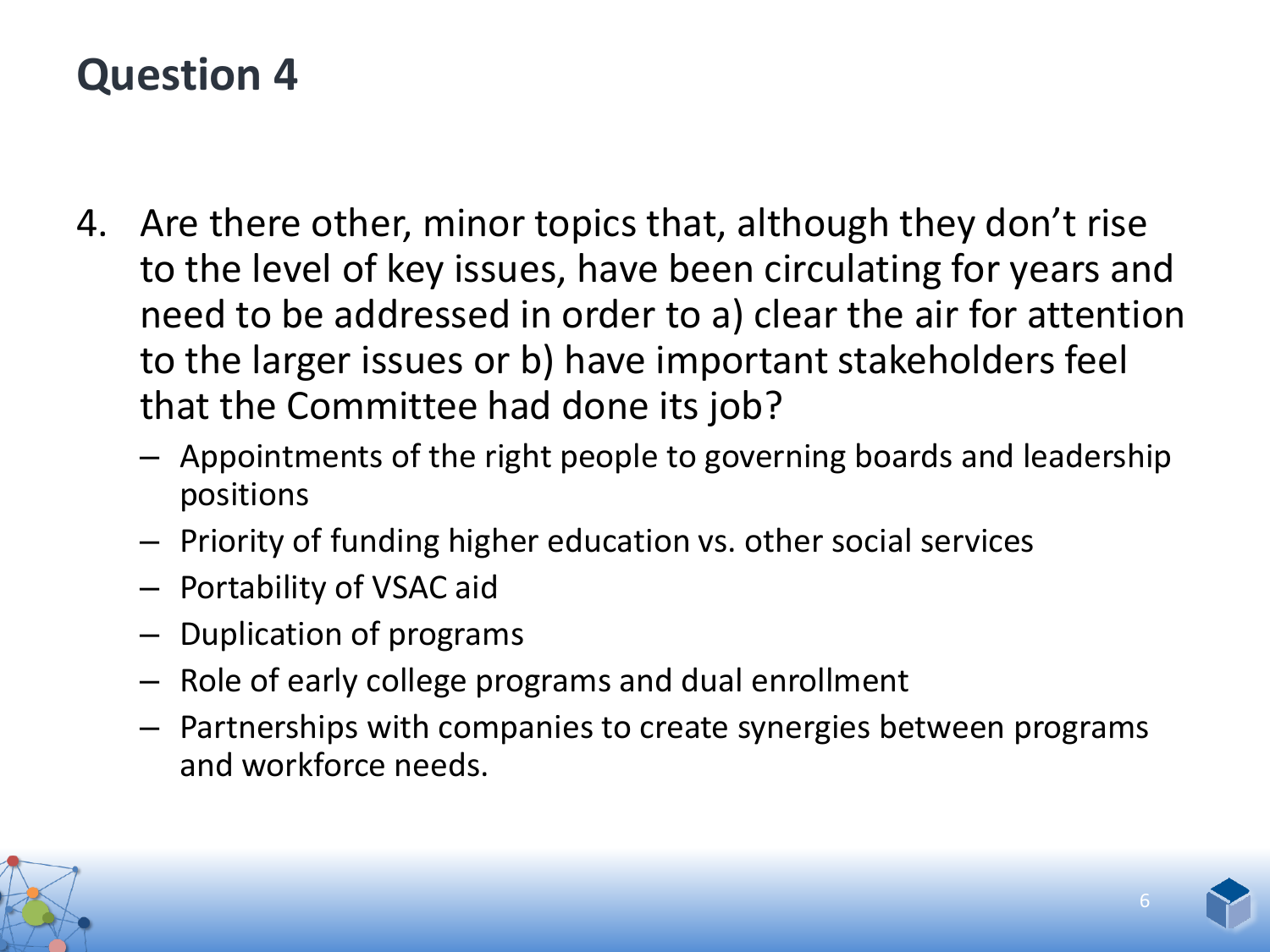# **Question 4: Additions as a Result of 9/21 Select Committee Meeting**

- Not just duplication of programs, but absence of programs
- Equity issues have to be addressed with regard to dual enrollment/early college programs
- Catalog the barriers to success
	- Example was barriers to production of nursing graduates
- Develop a map of needs of the state and providers responding to those needs
	- Multiple funding sources supporting different providers—workforce funding programs, for example
	- Adult CTE as PSE programs



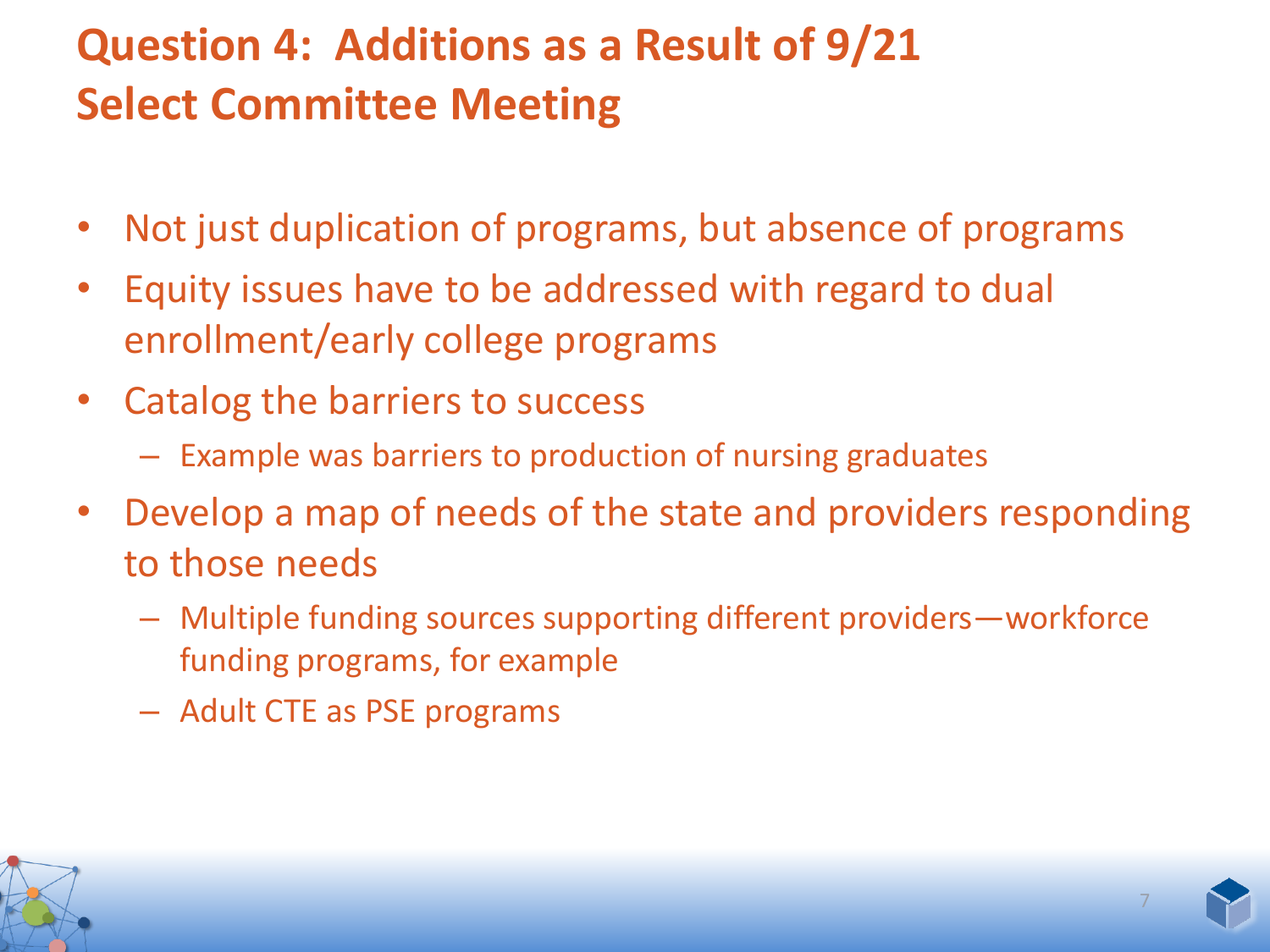- 5. Are there topics that should NOT be addressed—addressing them will poison the well for dealing effectively with the most critical issues facing Vermont higher education?
	- Social equity issues distracting from the main focus on a better way to delivery postsecondary education
	- Institutional closure
	- Reducing the role played by unions and collective bargaining
	- Portability of VSAC aid
	- Merger of VSC and UVM
	- Assuming too broad a charge—looking at issues beyond the future of VSC



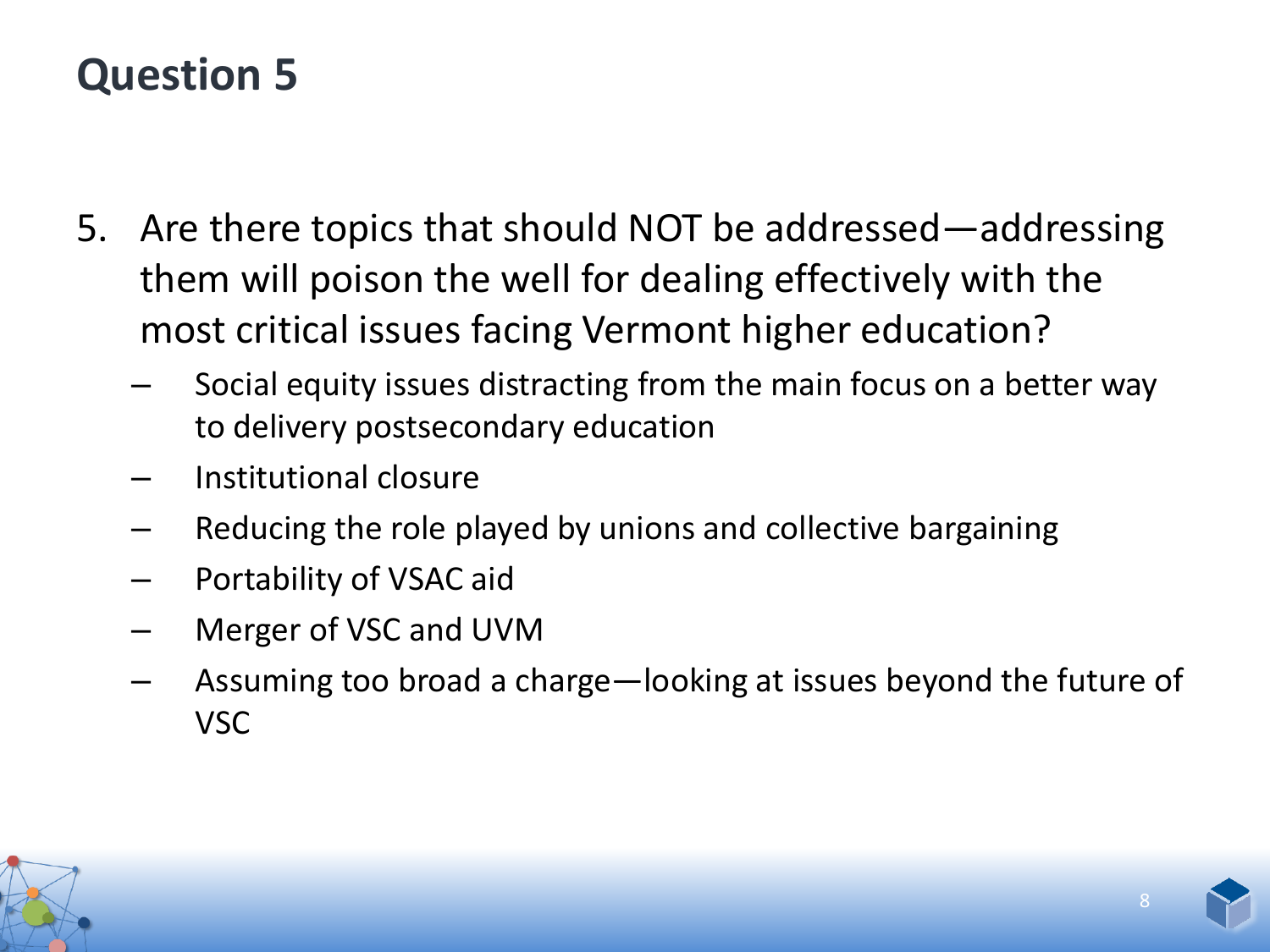- 6. What fear(s) do you have for what might emerge from this Select Committee's work? In your opinion, what outcomes would be detrimental?
	- Maintaining the status quo; doing nothing; making recommendations that aren't bold enough
	- Recommendations that do not reduce the cost of attendance
	- Reinforcing the focus on a traditional four-year degree as the only measure of success
	- Restating already known issues (whining about demographic and economic realities)
	- Lack of a clear implementation plan and follow-up inaction
	- A focus on in-state High School students to the exclusion of potential outof-state students and adults
	- Recommendations that would lead to institutional closure(s)
	- Recommendations that focus on preserving physical locations